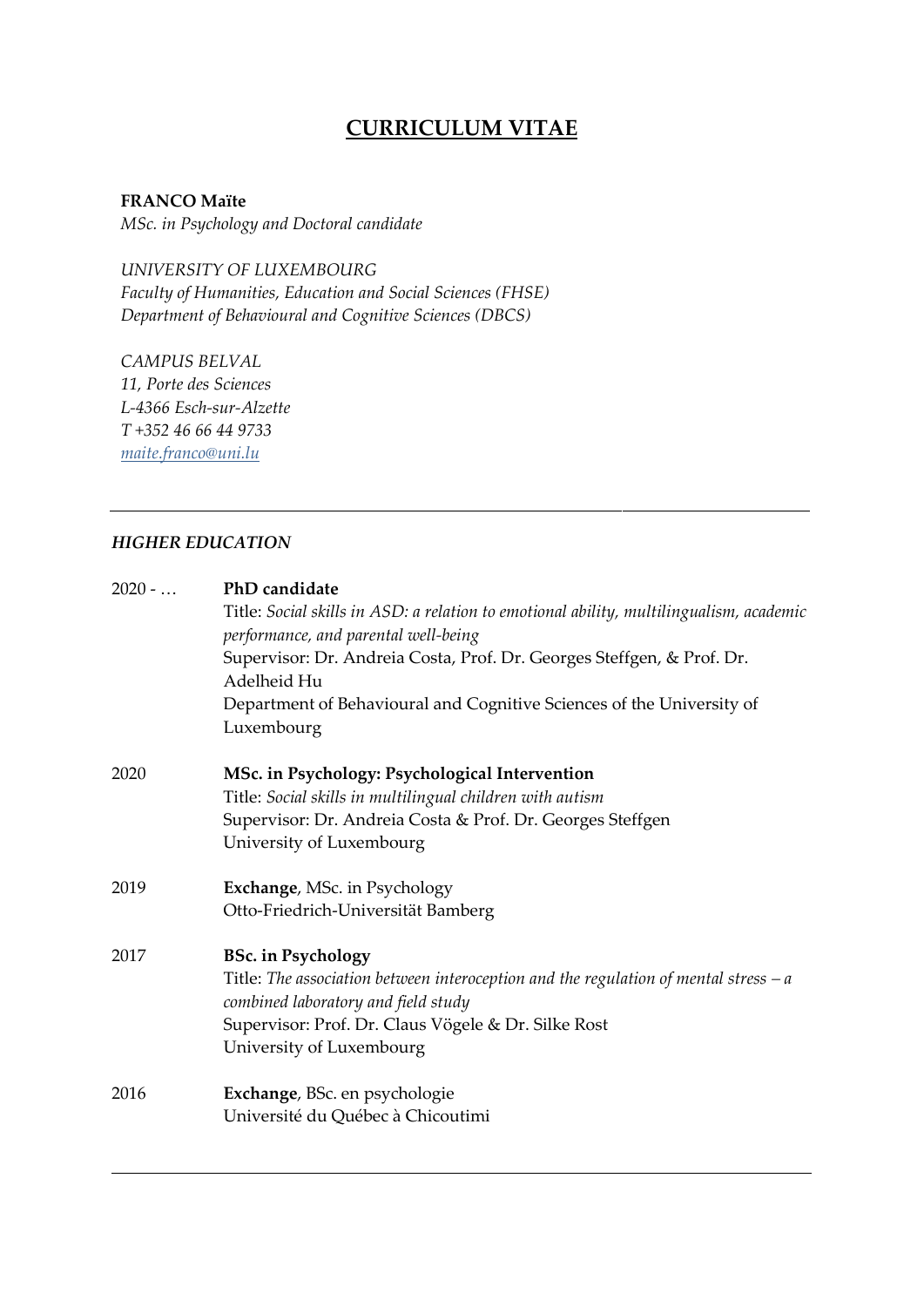#### *RESEARCH EXPERIENCE*

2020 Doctoral candidate in Psychology at the Department of Behavioural and Cognitive Sciences of the University of Luxembourg

#### *Publications*

Franco M., Costa, A. P., Steffgen G. (submitted). *Social skills in multilingual children with autism*.

#### *Memberships*

Société Luxembourgeoise de Psychologie (SLP) Luxembourg Educational Research Association (LuxERA) International Society for Autism Research (INSAR)

#### *PRACTICAL EXPERIENCE*

| 2020          | Therapeutic work with a young adolescent with autism spectrum<br>disorder - atypical autism<br>ABA method<br>$\sim$ 10 $\pm$                                                                                                                                                                                                                                                                                                                                                                        |
|---------------|-----------------------------------------------------------------------------------------------------------------------------------------------------------------------------------------------------------------------------------------------------------------------------------------------------------------------------------------------------------------------------------------------------------------------------------------------------------------------------------------------------|
| $2018 - 2019$ | Student assistant at the administration of the Bachelor in Psychology at<br>the University of Luxembourg                                                                                                                                                                                                                                                                                                                                                                                            |
|               | Voluntary service at different institutions in Bali, Indonesia, promoting<br>mental health and positive psychology (implemented by SLV.Global)<br>Psychiatric hospital, foster homes for young children, primary<br>$\overline{\phantom{a}}$<br>schools, day center for children with developmental disabilities,<br>home for adults with disabilities, geriatric group<br>Non-verbal methods, relaxation, mindfulness, promotion of<br>$\overline{\phantom{a}}$<br>positive psychology, meditation |
|               | Educational internship of 3 months at the neuropsychological service<br>(BU7) and the stabilization (BU5) and rehabilitation (BU6) services of the<br>forensic department of the "Centre Hospitalier Neuro-Psychiatrique<br>(CHNP)" Luxembourg<br>Arrangement of test-batteries, neuropsychological testing,<br>$\blacksquare$<br>neuropsychological evaluation                                                                                                                                     |